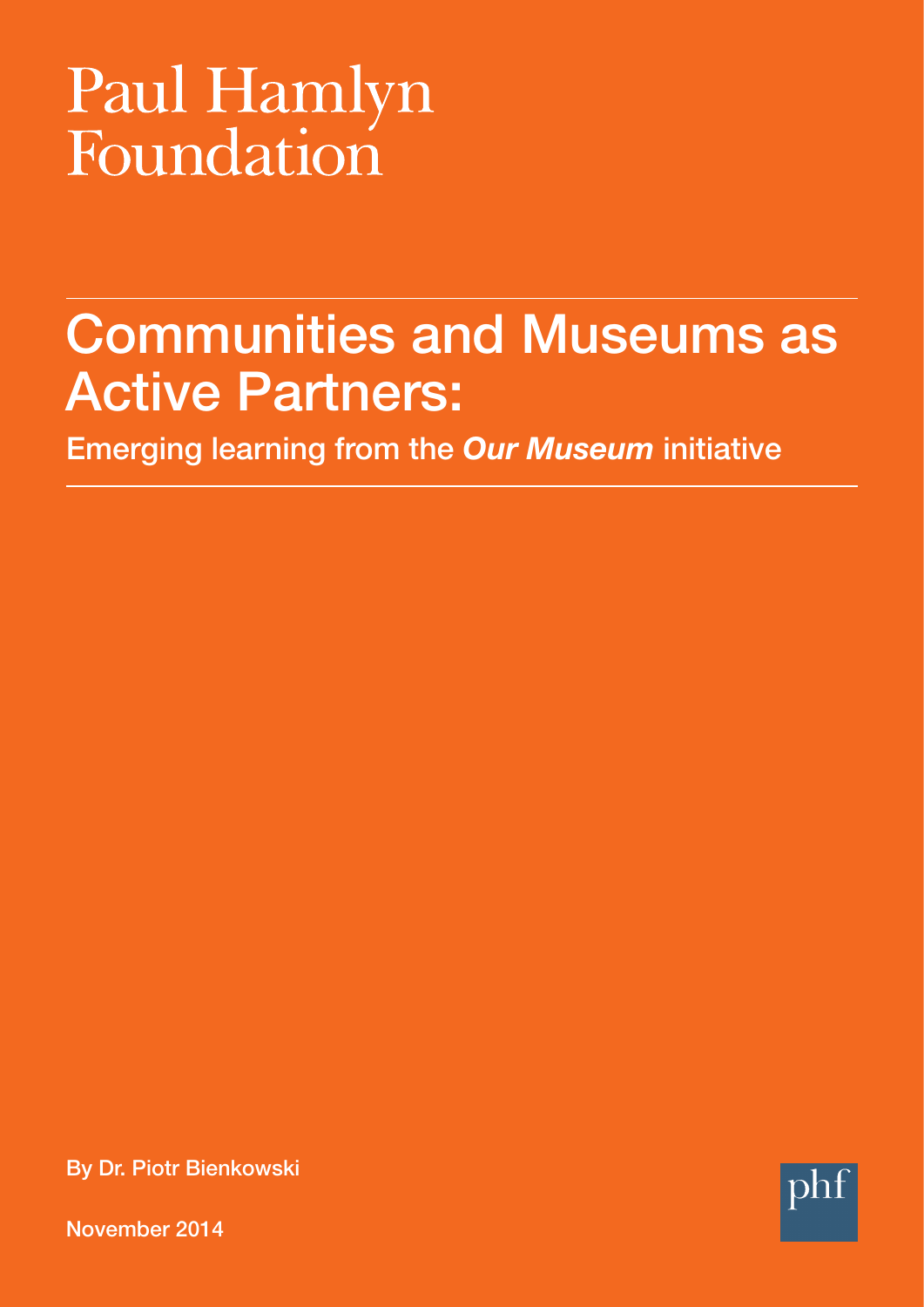# **Contents**

| What is Our Museum and what is it trying to achieve?                                        | $\mathcal{P}$ |
|---------------------------------------------------------------------------------------------|---------------|
| What have we done so far, and what are the barriers<br>to embedding participatory practice? | 4             |
| What are we learning about effectively embedding<br>participatory practice?                 | 6             |
| governance                                                                                  | 7             |
| - professional development                                                                  | 9             |
| - engaging effectively<br>with community partners                                           | 11            |
| - evaluation and evidence of change                                                         | 13            |
| the importance of an external voice                                                         | 15            |
| <b>Afterword</b>                                                                            | 16            |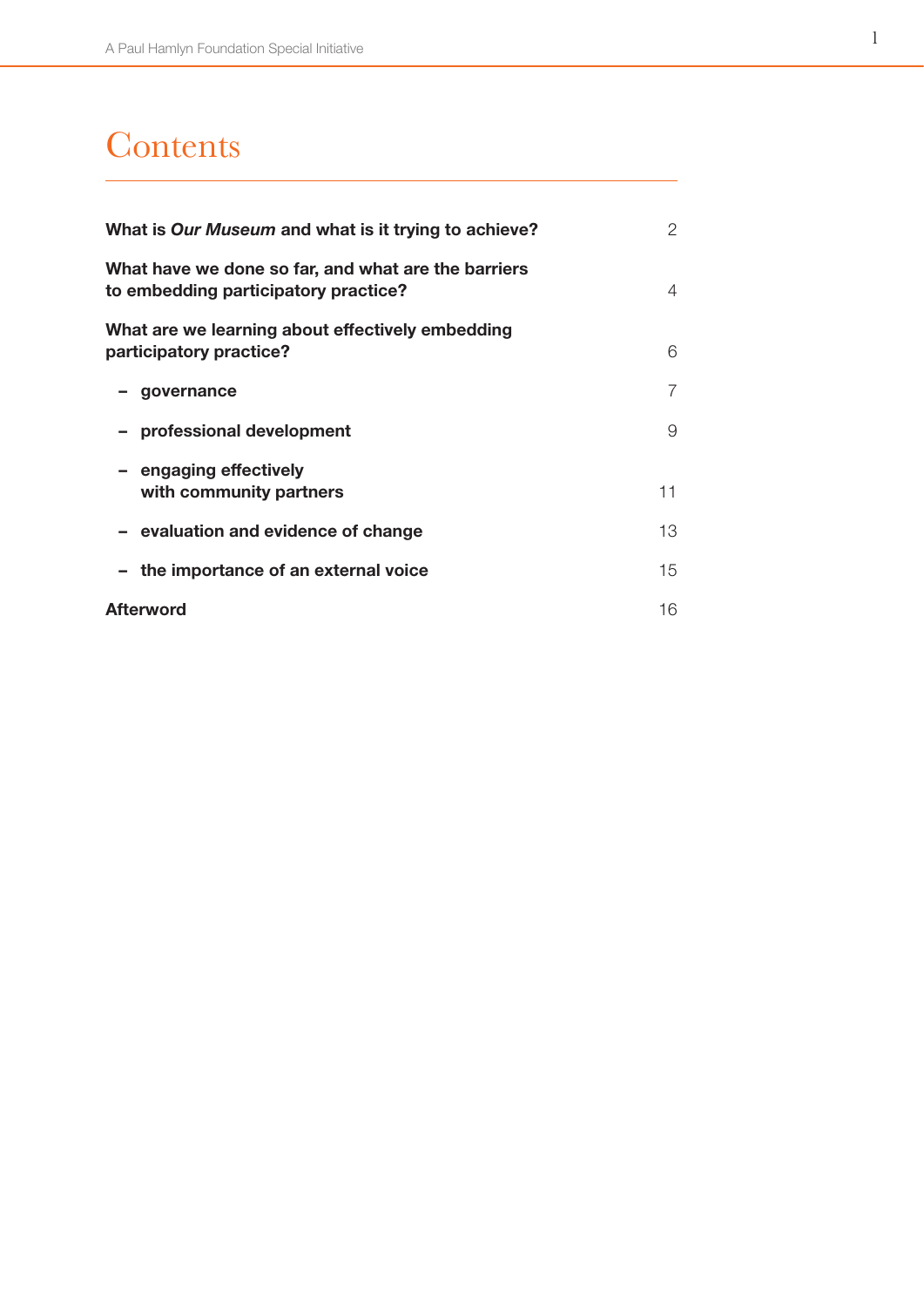## <span id="page-2-0"></span>What is *Our Museum* and what is it trying to achieve?

The *Our Museum* programme has been running since early 2012 and is scheduled to finish in early 2016.

*Our Museum* is supporting eight museums and galleries through a process of organisational change, through which they place collaborative work at the heart of their organisations, building sustainable partnerships with communities and involving them in decision-making.

*Our Museum* is about embedding participatory practice: it is not about delivering more short-term community projects. Its focus is, therefore, on facilitating organisational change so that participatory work becomes core, embedded, sustainable and less at risk of being marginalised when specific funding streams run out.

*Our Museum* aims to achieve significant shifts in participatory practice in the museum and gallery sector nationwide, by documenting, analysing and disseminating learning of 'what works' and 'what doesn't work' when embedding participatory practice.

#### **Background**

This programme builds on an extensive consultation process started in 2008 and a research phase led by Dr Bernadette Lynch. Her report (published in 2011 as *Whose cake is it anyway?*) concluded that investment in recent years by public and private funders in community engagement and participation in the UK's museums and galleries had not succeeded in shifting the work from the margins to the core of many organisations. Most engagement work and staffing were short-term, project-funded and vulnerable, with communities remaining passive beneficiaries rather than active partners.

The *Our Museum* programme was designed specifically to address the issues raised in that report.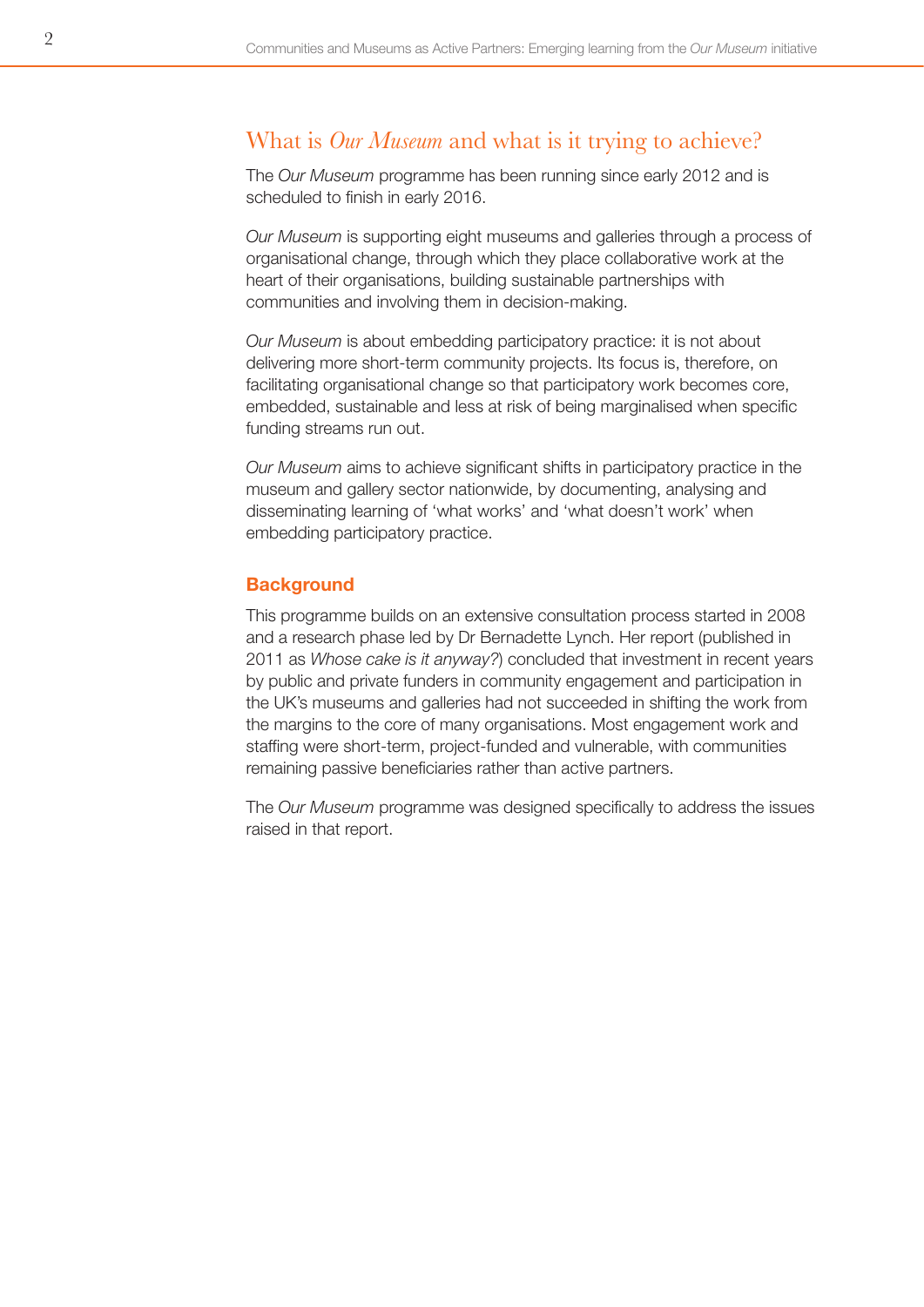#### **Intended outcomes of the programme**

The programme has four overall outcomes – by which we mean that this is what we hope will be true of the participating museums and galleries by the end of the programme:

#### **Outcome 1: Rooted in local needs**

Museums and galleries understand their role within their localities: they are effectively informed of, and respond to, the range of their communities' needs and values, and are aware of and initiate opportunities for partnerships with communities and other sectors to meet local needs.

#### **Outcome 2: community agency**

Communities are sustainably at the core of all the values, strategies, structures and work of museums and galleries: actively and regularly participating and collaborating in dialogue and decision-making about the work of the museum/gallery.

#### **Outcome 3: capability-building**

Museums and galleries play an effective role in developing community skills, capabilities and creativity: preparing and helping people to be engaged in their communities, to articulate their voices, to find employment or volunteering opportunities in the heritage sector and elsewhere; and supporting staff to learn how to work with communities.

#### **Outcome 4: reflection**

Museums and galleries embed reflective practice into their work: internally, with community partners, and across the sector, to ensure ongoing reflection, dialogue and openness to challenge, alternative values and working methods

#### **We are really interested in what doesn't work!**

We commissioned an independent evaluation team – Gerri Moriarty, Sally Medlyn and Helen Corkery – to measure each organisation's journey of change and to draw out the overall learning. They gather many types of evidence, and involve both staff and community partners in discussions to unearth 'emergent' or avoided issues.

The evaluation process is not a 'tick-box' exercise to measure success. We are just as interested in what doesn't work as in what does; in how any change is brought about; the benefits of changes; the challenges raised in creating change; and the tensions which museums and community partners may experience in bringing about change. The evidence we are gathering in this way is what informs the learning summarised in this document.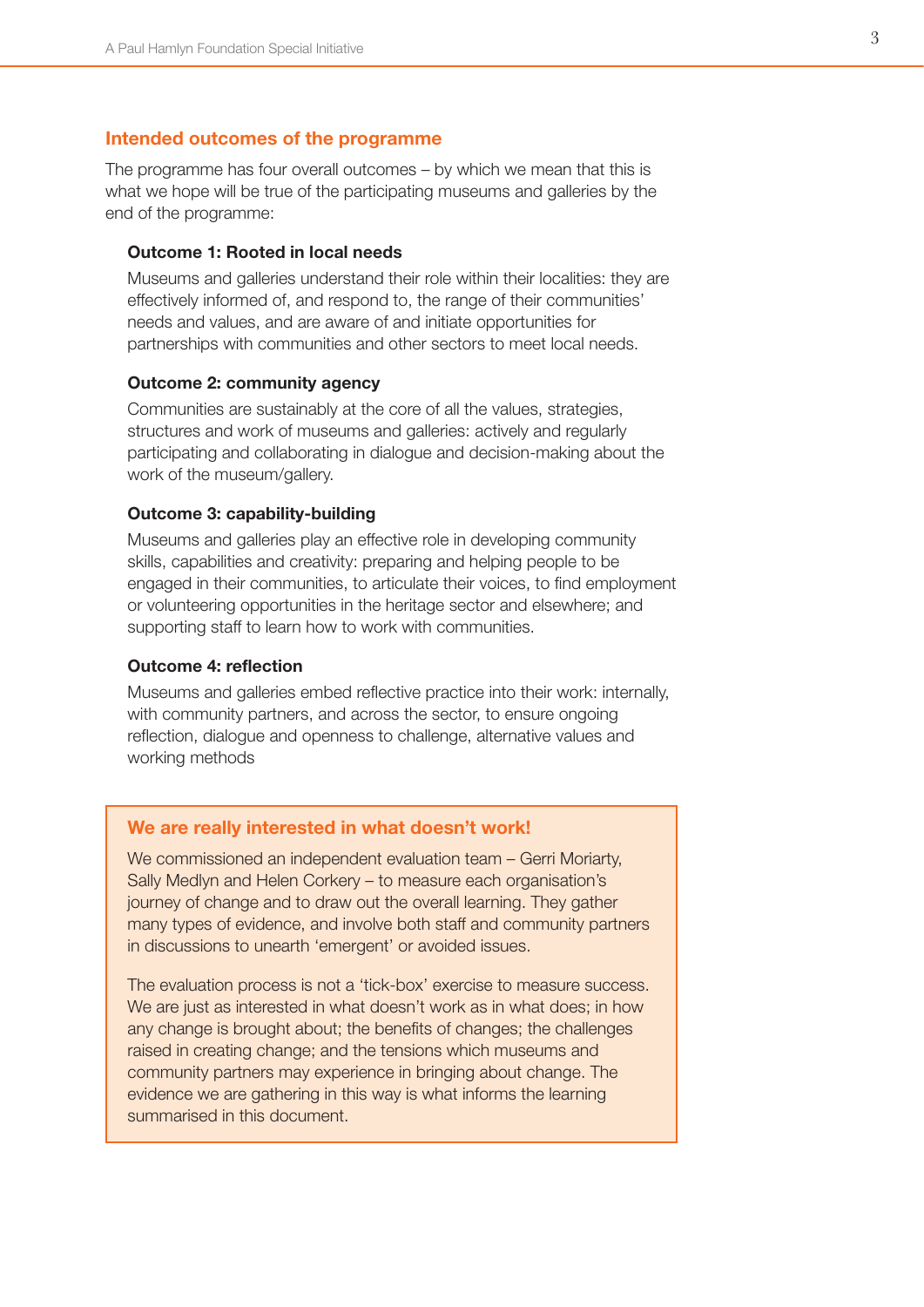# <span id="page-4-0"></span>What have we done so far, and what are the barriers to embedding participatory practice?

The eight participating organisations to a large extent reflect the diversity of the museum sector, with a mix of urban/rural, large/small, local authority/independent/national, and different types of collections.



They are:

- **1 Hackney Museum**
- **2 The Lightbox, Woking**
- **3 Bristol Museums, Galleries and Archives**
- **4 The Museum of East Anglian Life**
- **5 National Museum Wales**
- **6 Belfast Exposed**
- **7 Tyne and Wear Archives and Museums**
- **8 Glasgow Museums**

Each of these organisations is addressing the four outcomes of the programme in a unique way, so that we are witnessing a broad range of approaches to embedding active partnerships with communities. Participation and joint decision-making are built into the process: in each organisation, the programme is developed and managed jointly by museum staff and community partners (though we are learning that some approaches to this work better than others).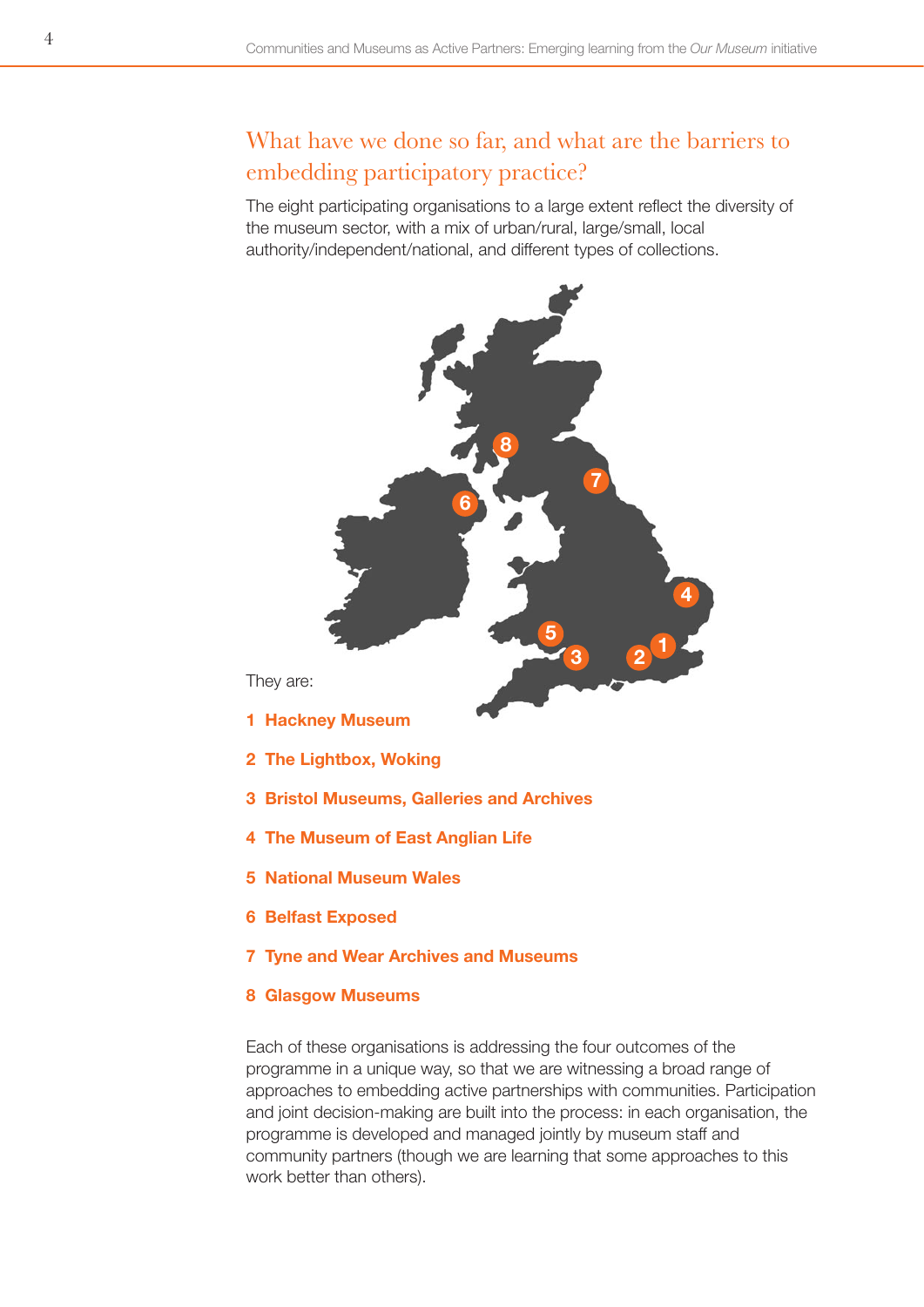#### **The main barriers to embedding participatory practice**

Through Dr Bernadette Lynch's research phase and the *Our Museum*  programme, we have learned about the main barriers to embedding participatory practice in museums and galleries:

- Leadership and governance: the difference between tacit support and active commitment and championing by directors and senior managers, and too often the lack of a governing board's understanding of its remit and responsibilities.
- Conflicting strategic agendas: the perception that generating income and increasing audiences conflicts with deeper community engagement and participation.
- It's someone else's job: one staff member or group tasked with working with communities, rather than the responsibility being shared across the organisation.
- The usual suspects: museums and galleries often choose to work with known and 'safe' communities, which can be unrepresentative of an area's diversity and less challenging for the museum.
- Staff resistance (which can be conscious and unconscious), and lack of skills in how to work with different communities.
- Fear can lead to paralysis and avoidance and be a barrier to change: we have encountered fear related to financial survival, and fear for professional status and expertise.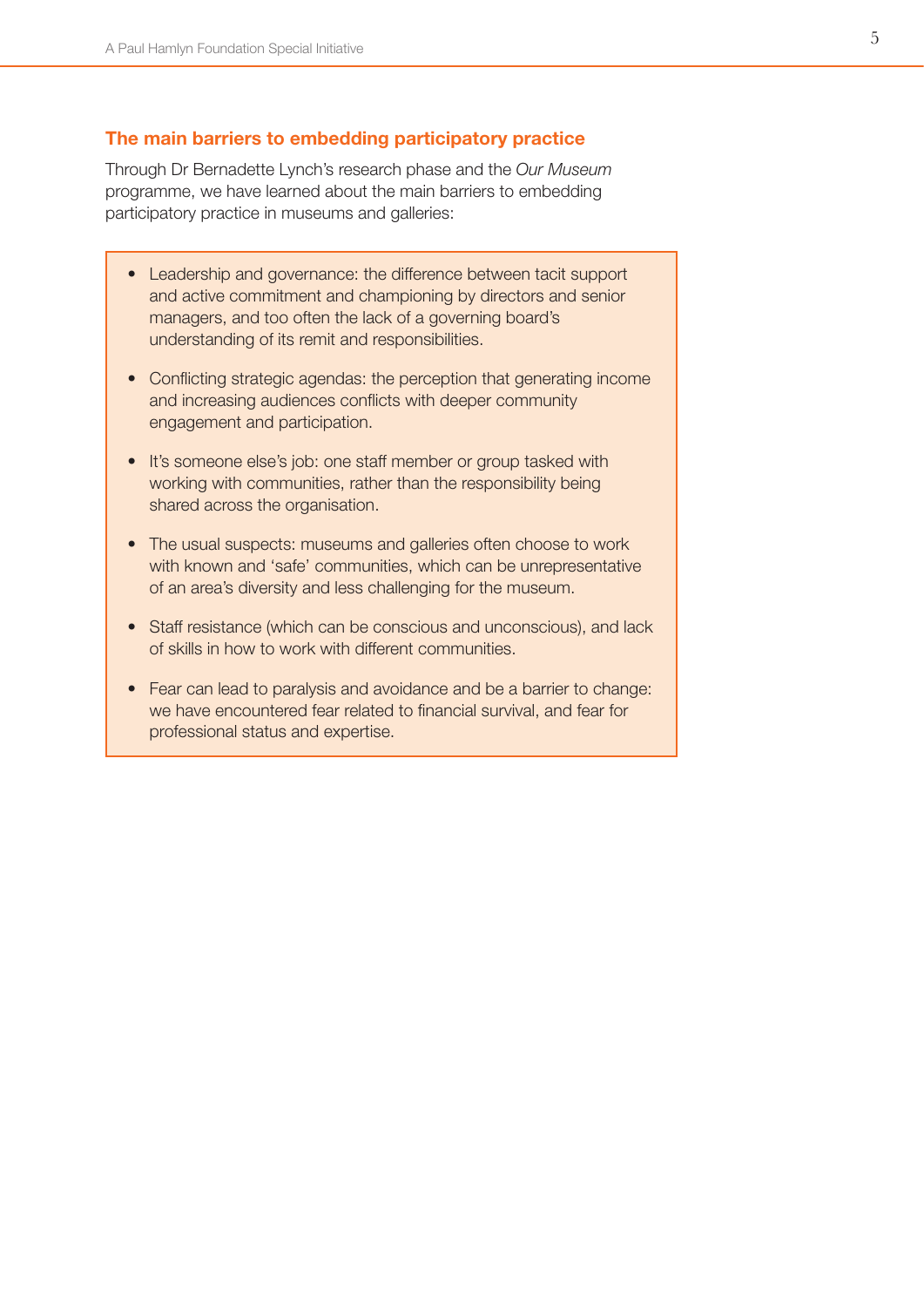## <span id="page-6-0"></span>What are we learning about effectively embedding participatory practice?

We are only about half-way through the programme, but we already have a lot of insight into what works and what doesn't in terms of embedding community engagement and participation. Between them, the eight organisations have found effective ways of addressing all those main barriers to participation noted above.

Of course, huge challenges remain for the individual organisations: organisational and cultural change takes time and is never easy. We acknowledge that not all of the changes we are supporting will happen within the relatively short life-span of this funded programme, and that it is too early to measure the real long-term impact of much of this work.

#### **Small changes add up**

We are learning that embedding participatory practice takes time, patience and commitment: from the organisation, its community partners, strategic sectoral bodies and funders. You cannot achieve it by changing just one or two things. Embedding participatory practice – and tackling all the main barriers – means changing lots of small things across the whole organisation.

The overall message is: **small changes add up**. Small improvements and changes in many different areas, across the whole organisation, add up to significant transformation in community engagement and participatory practice.

We are learning that five key areas of museum practice and management are particularly critical for participatory practice:

- **governance**
- **staff professional development**
- **how to engage with community partners**
- **evaluation, and**
- **the importance of the voice from outside.**

Below, we highlight specific practical examples of actions taken by *Our Museum* organisations in these five areas, which are addressing all the main barriers to participation.

These actions do not necessarily provide a model or template for successfully embedding participatory practice, but we hope they act as a pointer for other organisations and funders to how the common barriers can be tackled in a practical and effective way.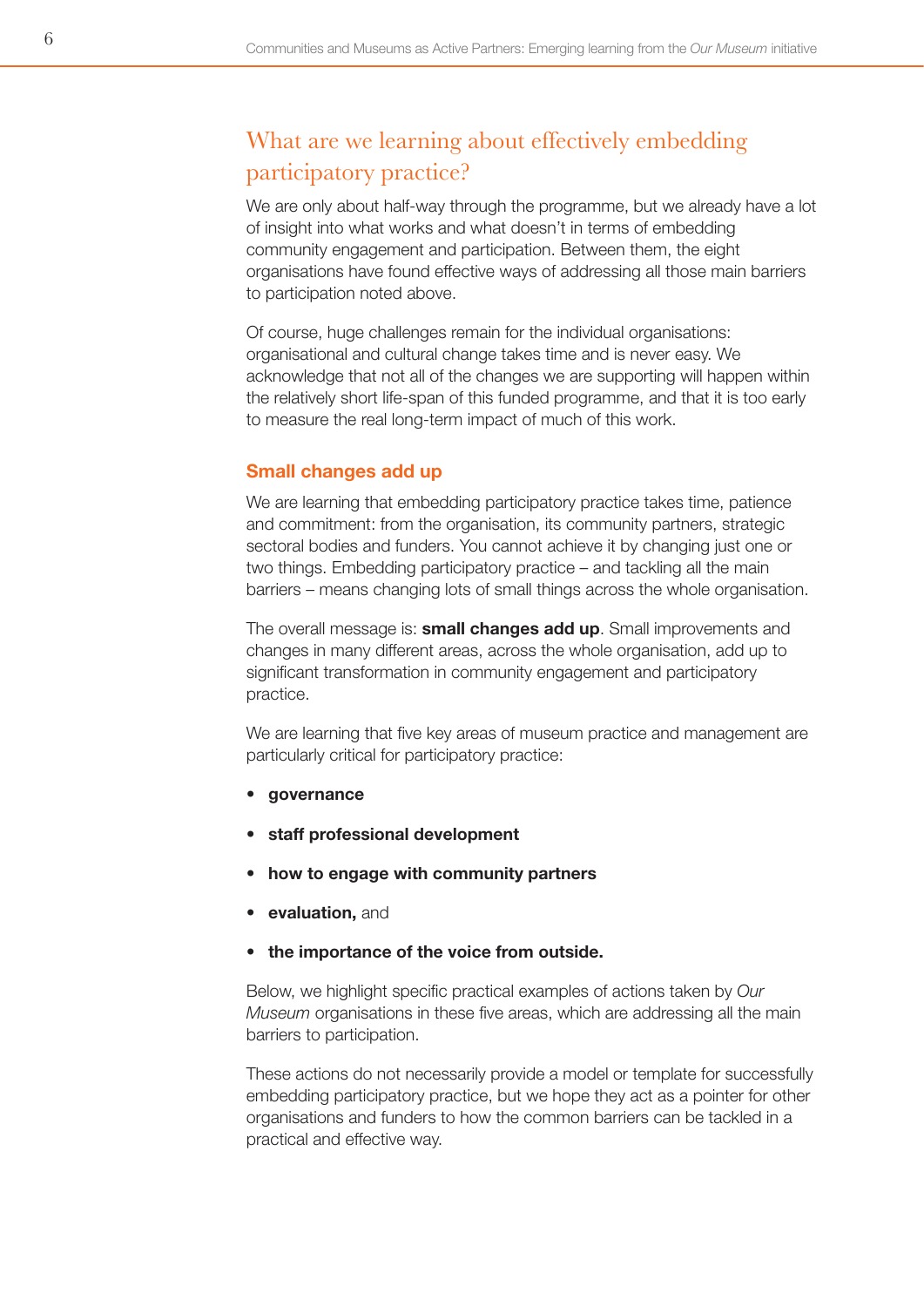## <span id="page-7-0"></span>What are we learning about governance?

*The director, senior staff and trustees – or equivalent governing body – all need to actively support change to embed and sustain community engagement and participation* 

Leaders must show active and championing commitment to participation, not just passive support

- At National Museum Wales, no one is in any doubt of the director's active commitment to engagement and participation: he is vocal about it in public. In a recent restructuring, he underlined this by appointing, to key senior positions across the whole organisation, staff who have experience, commitment and passion for community participation, who can ensure it is embedded and sustained.
- At Belfast Exposed, the new director immediately reviewed all organisational change and engagement objectives and pushed to make them more ambitious, in this way underlining her priorities for the organisation.

Leadership is not just the director but the wider management team – which can be a block to change – and they too need to be actively committed to participation

The management team of Tyne and Wear Archives and Museums recognised that attempting deeper community engagement sometimes seemed to conflict with the strategic imperatives of income generation and increasing visitor numbers – as is the case in many museums. They met for a facilitated day to discuss the importance of community engagement and to review their decision-making processes, acknowledging that there was no conflict in principle, but that they needed to be more aware of any perceived conflict when making hard decisions. This is a realistic approach, and it is about raising the awareness around community engagement of decision-makers within an organisation.

Longer-term, sustainable change is only effective if trustees (or equivalent governing body) actively support and understand participation: they need training, ongoing development and evaluation of their involvement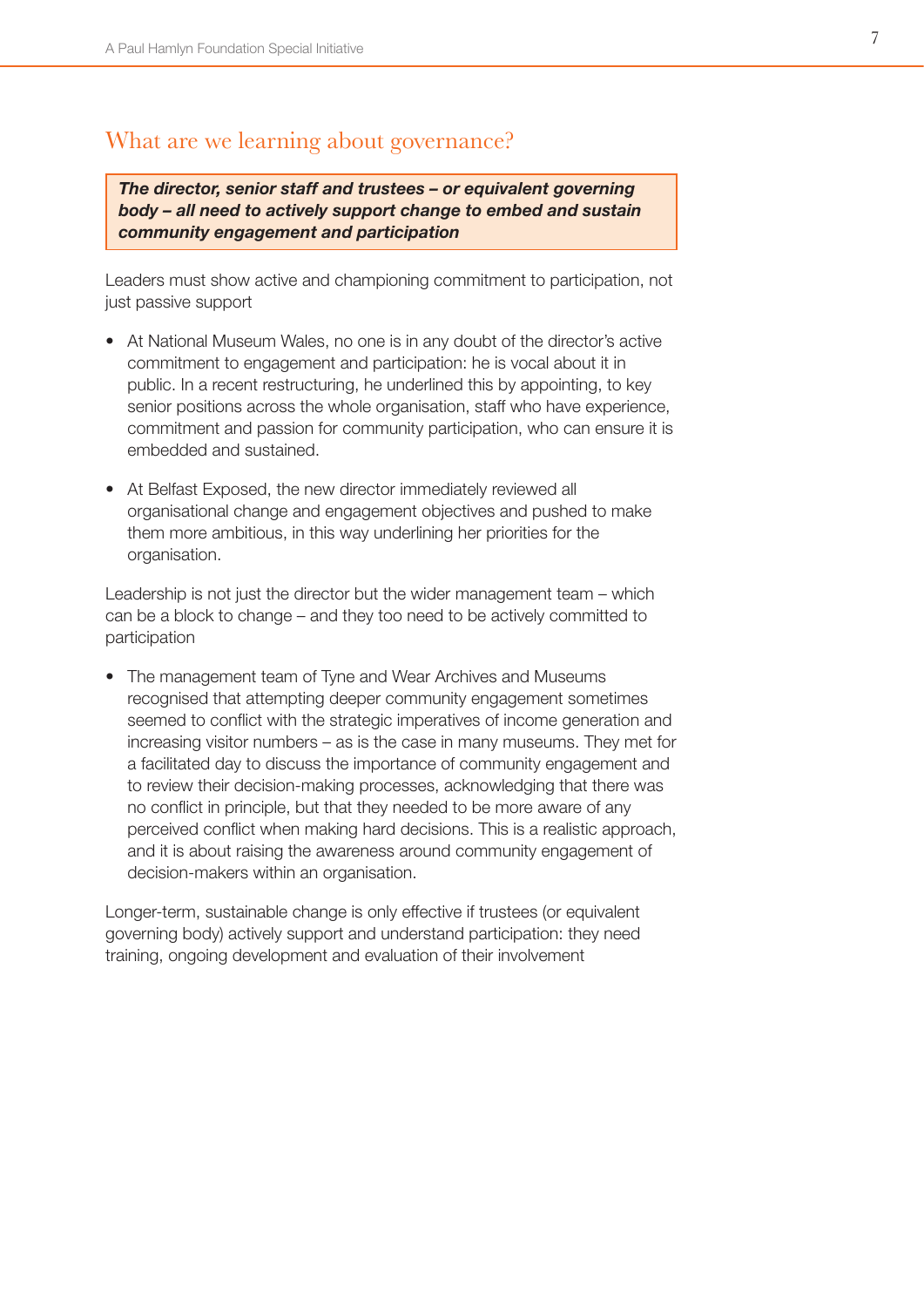- The *Our Museum* programme at National Museum Wales has four trustee champions who attend every meeting with community partners. The museum organised a training day on participation for the whole trustee board, to discuss the meaning and importance of participation for their organisation, and how it can be rolled out, embedded and sustained across the whole organisation and all its museums. Trustee involvement in the programme was formally evaluated, with trustees, staff and community partners all asked for their views about how to further develop that involvement.
- Similarly, The Lightbox, Woking, did a presentation to their new Board of Trustees on their fresh approaches to community partnerships, and as a result there is increased understanding and support for this new way of working.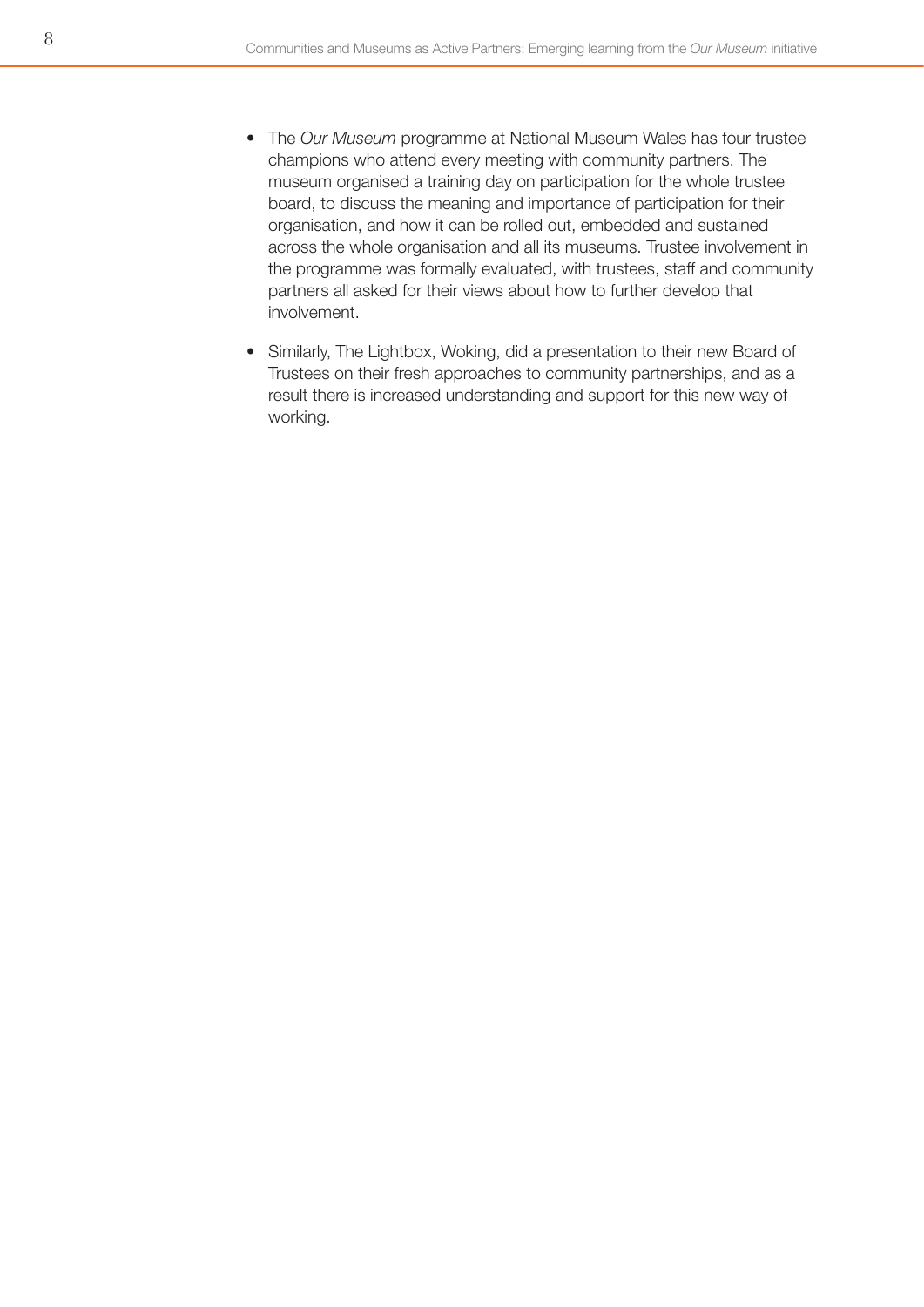# <span id="page-9-0"></span>What are we learning about staff professional development?

*For community engagement to be truly embedded and sustained, all staff need to understand its relevance to their own work and to the museum overall, how they can contribute, and how to work with communities* 

Ensure that responsibility for community engagement is shared across the organisation

- One of the biggest barriers to real and sustainable community engagement and participation is that it is often on the periphery of museums and galleries, and the responsibility of one member of staff or one group, often externally funded on short-term contracts.
- National Museum Wales, The Lightbox, Woking and Bristol Museums, Galleries and Archives have addressed this by changing the job descriptions of all staff across the organisations: every member of staff, no matter what their role or specialism, now has community engagement written into their job description. It is no longer 'someone else's job': it is everyone's job.

Introduce programmes to develop all-staff buy-in, understanding and skills around community engagement and participation

- • Glasgow Museums worked hard in Year 1 of their *Our Museum*  programme to get staff to understand that it was fundamentally about changing the way they worked with communities. They designed their Staff Ambassadors programme to address this. Very different from traditional training, this offers opportunities for staff to learn what real, meaningful community engagement looks and feels like. It is a self-directed programme, 10.5 days over a six-month period, with staff choosing from a menu of opportunities: field visits to community arts projects, involvement in live projects, work swaps, and coaching and mentoring. It has changed the way staff across this large and complex organisation understand the purpose of their work.
- Tyne and Wear Archives and Museums realised that the principles and practice of community engagement (and what it even means) seem simple and easy to some staff, but profoundly obscure and frightening to others. They have developed a training programme which identifies basic steps and building blocks clearly.
- Community partners in several of the organisations have delivered training and development sessions to museum staff on community issues they have expertise in. This is an important element in acknowledging that museums do not hold a monopoly of knowledge, and that communities can be real 'partners' rather than beneficiaries.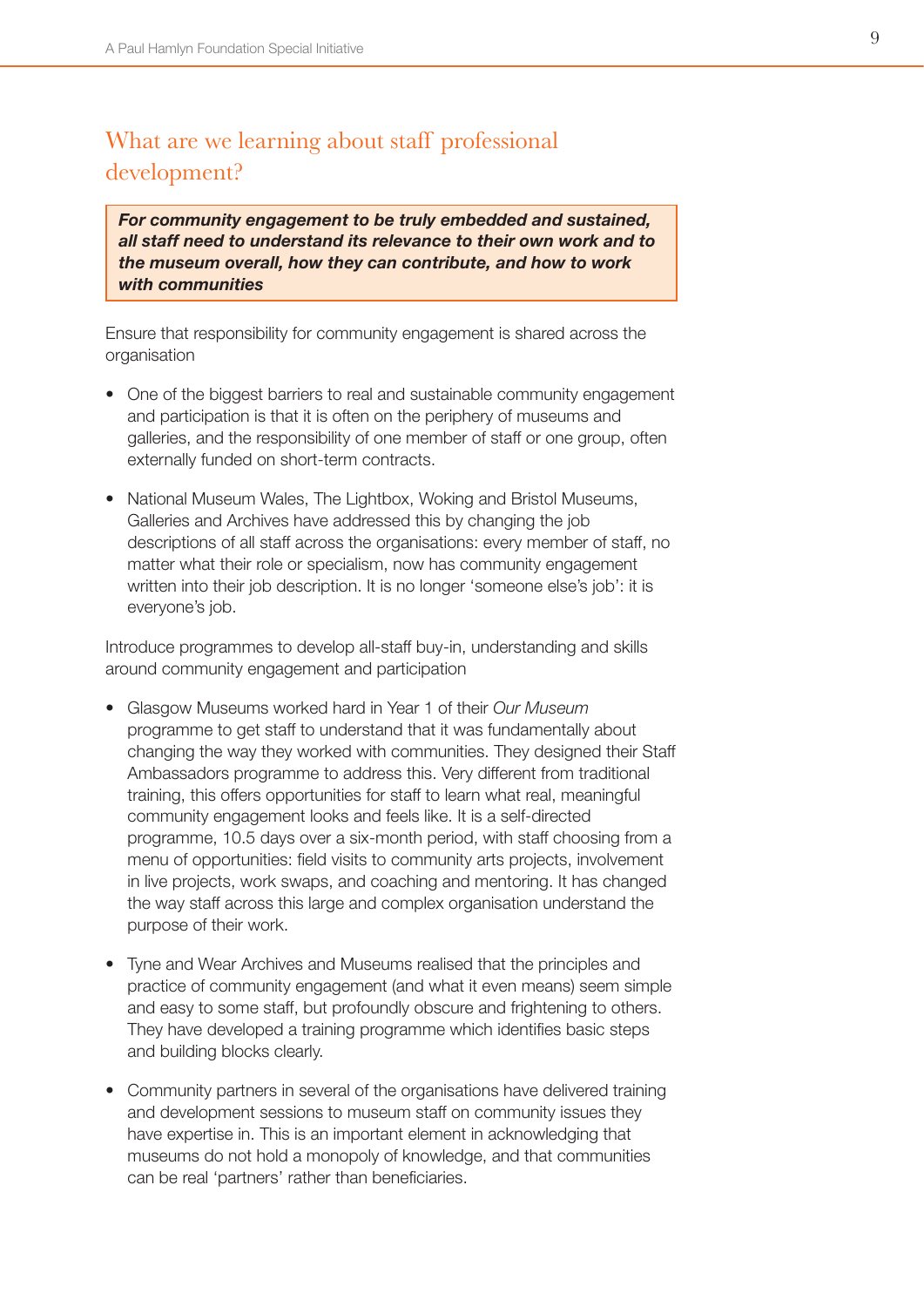Provide resources for staff to learn about different approaches to community engagement through peer learning and exchange

• The Museum of East Anglian Life recognised that its staff were cut off from developments in other museums, partly through its remote location and partly for financial reasons. One focus of its *Our Museum* programme is to encourage and resource staff to visit other museums to learn about different ways of working with communities which they then feed back into their own work. The *Our Museum* programme explicitly resources such exchanges and peer learning as an essential part of organisational change to embed participatory practice.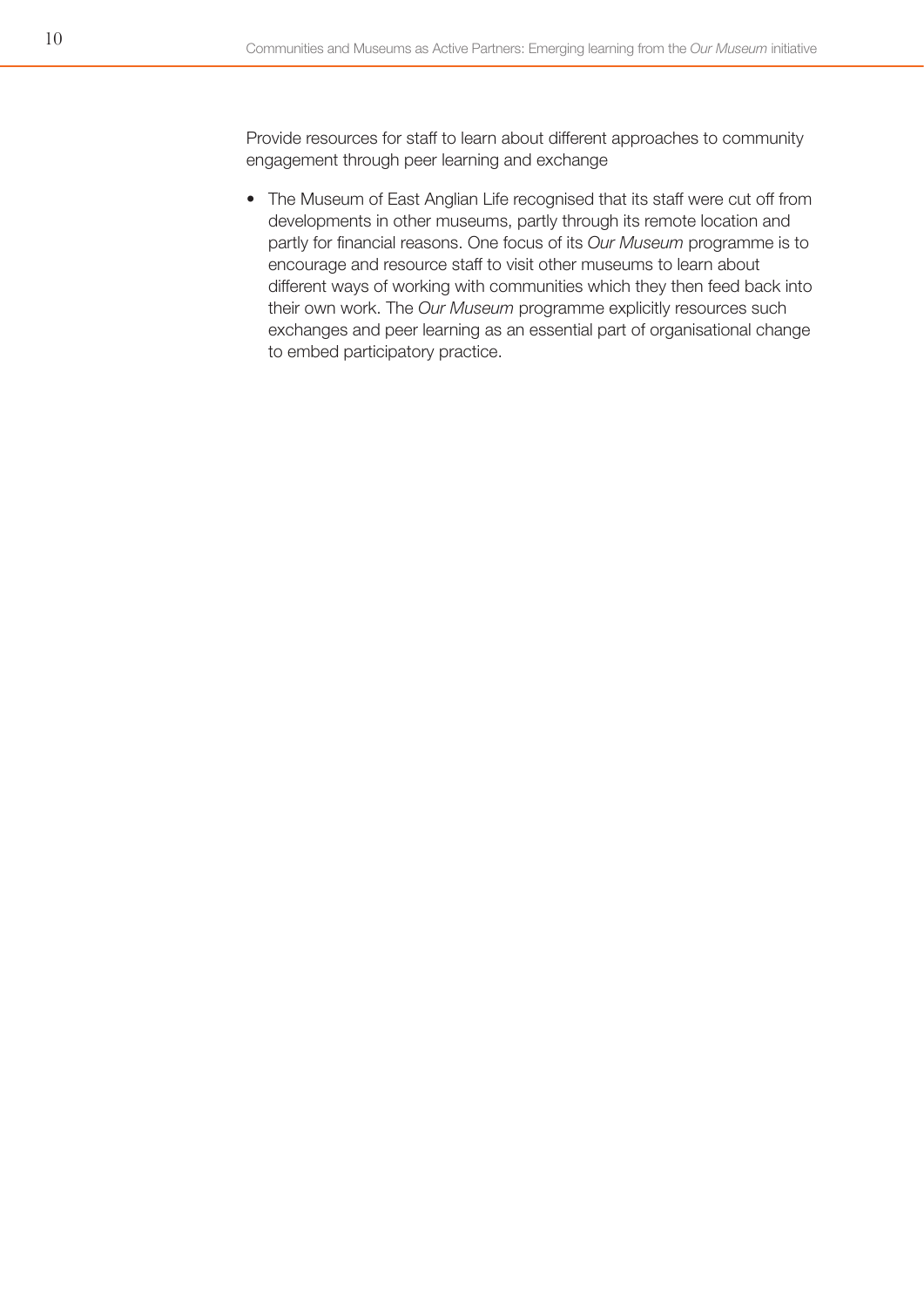# <span id="page-11-0"></span>What are we learning about engaging effectively with community partners?

*Museums should think strategically about who their communities are and who to work with, rather than relying on 'the usual suspects'* 

Museums benefit by actively seeking out partnerships with community partners who have the strategic remit, specialist knowledge and community networks to support them with major changes to their policies and practice

• National Museum Wales wanted to revolutionise its relationships with volunteers; broadening and diversifying the volunteer base; focusing on the needs of the volunteer rather than the needs of the museum; ensuring that meeting the needs of volunteers was the responsibility of all staff, not just that of a volunteer co-ordinator. It has worked closely with organisations like Diverse Cymru, DrugAid Cymru and the Welsh Council for Voluntary Action to open the museum up to a wide range of previously uninterested/disengaged individuals. Its partners have decision-making powers; for example, they worked with museum staff to recruit a postholder to support this initiative.

Written terms of reference help community partners and staff to understand what is expected of them and what kind of involvement they can have in decision-making

• Hackney Museum has developed two separate mechanisms for collaborating with community partners. Their Advisory Panel has boroughwide membership, asks partners to commit their time for over three years and considers strategic issues. Their Community Partners Group focuses on an exhibition or programme of specific interest to partners and is in place for a shorter period of time (12-18 months). Both groups have written terms of reference.

A wide range of community partners can be invited to take part in focussed conversations about the work of the museum or gallery and its plans for the future

- Tyne and Wear Archives and Museums organised a People's Parliament day open to communities and museum staff, with the support of an independent facilitator. This was an opportunity to talk about community engagement work going on across all the museum sites and how this could be developed and strengthened.
- Bristol Museums, Galleries and Archives invited 60 community groups to one of its venues, M Shed, to discuss how it should change its 'You Make Bristol' display; over 100 nominations for new additions to the display were made. The museum has continued working with a smaller number of participants who wanted to help make the final selection and to research and write text for the exhibition.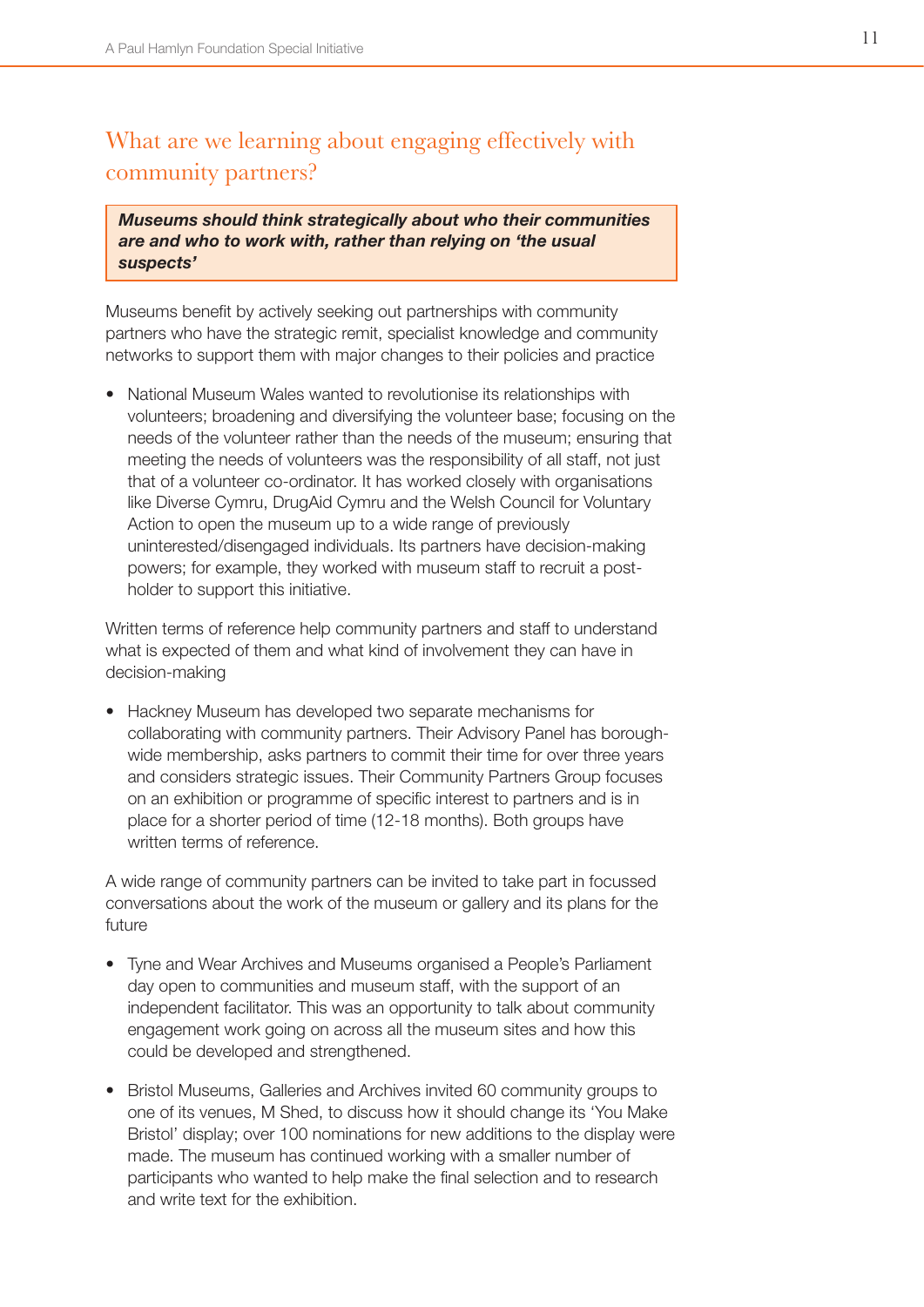Community partners can be commissioned to deliver elements of a museum's or gallery's exhibition or programme

• Hackney Museum wanted to develop a new approach that would respond to the significant diversity and complexity of the communities it serves. For the exhibition, 'Side by Side', which explores contemporary life in Cazenove Road – one of the most diverse areas of Hackney – the museum commissioned local artists, filmmakers and photographers to work in partnership with local people, community groups and schools to explore the nature of their communities (through different faiths, cultures, histories, fashions, languages and foods) and what it means to them to live in Hackney today.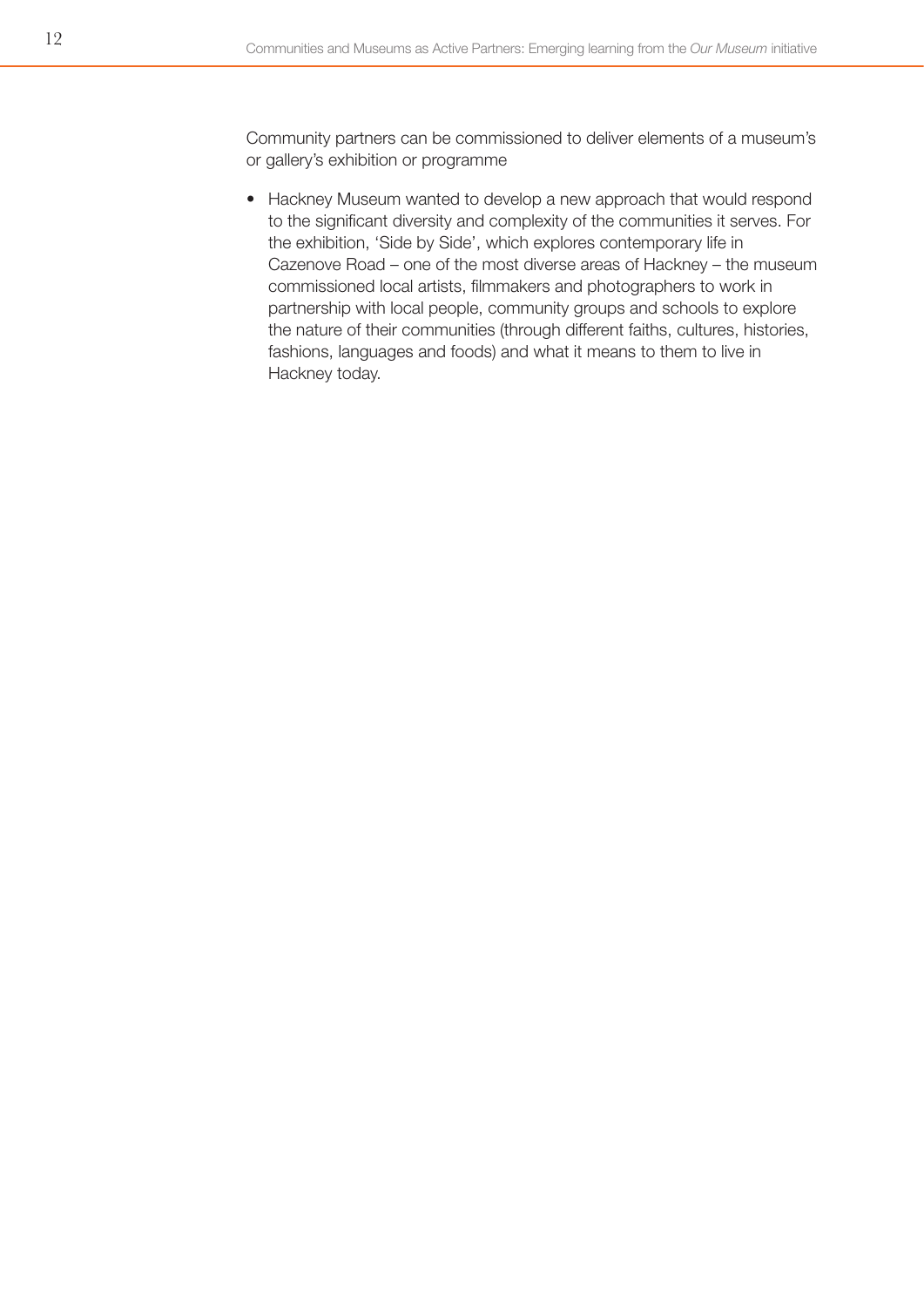# <span id="page-13-0"></span>What are we learning about evaluation and evidence of change?

*Organisational change processes benefit from a rigorous approach to qualitative evaluation, action based on shared reflection and ongoing critical dialogue with all stakeholders* 

The value of a clear evidence framework in mapping organisational change

• All the organisations participating in *Our Museum* share an agreed evidence framework. This has four outcomes and a set of qualitative indicators of success for each outcome. A baseline assessment of each organisation's work was carried out in 2012, using the framework; this means it has been possible to assess their journey over time, recording new developments and achievements and identifying areas which still require attention. The framework could easily be adapted for use by other cultural organisations which aim to strengthen their partnerships with communities.

External evaluators are able to focus attention on the change process, facilitate discussion, encourage progress and offer challenges

- An independent evaluation team was commissioned to work formatively with partner organisations, the programme director and the programme Steering Group – working with them closely from the beginning all the way through the programme.
- The *Our Museum* evaluation team's methods have been designed to minimise demands on both museums and galleries and their community partners as much as possible, by gathering and analysing data that they are already producing for other reasons. The evaluators have regular contact with participants, both verbally and through written reports; this enables them to raise concerns, ask questions and identify significant progress. This directly informs decision-making during the lifetime of the programme. The *Our Museum* partners report that they value the team's ongoing commitment and constructive critique. The team will produce an end-of-programme, summative report, but a formative process of evaluation over time is vital in supporting organisational change.

The significance of developing positive, constructive and honest selfevaluation processes has been emphasised by the funder

- *Our Museum* partners have engaged in regular reflection and self-evaluation and have been encouraged to take calculated risks, report what hasn't worked and lessons learned to the funder, as well as progress and success.
- Glasgow Museums has asked all staff on its Staff Ambassadors programme to keep journals of their experiences; these have proved an invaluable tool in understanding the impact of the programme and the difficulties staff can face when applying lessons learned in the everyday working environment.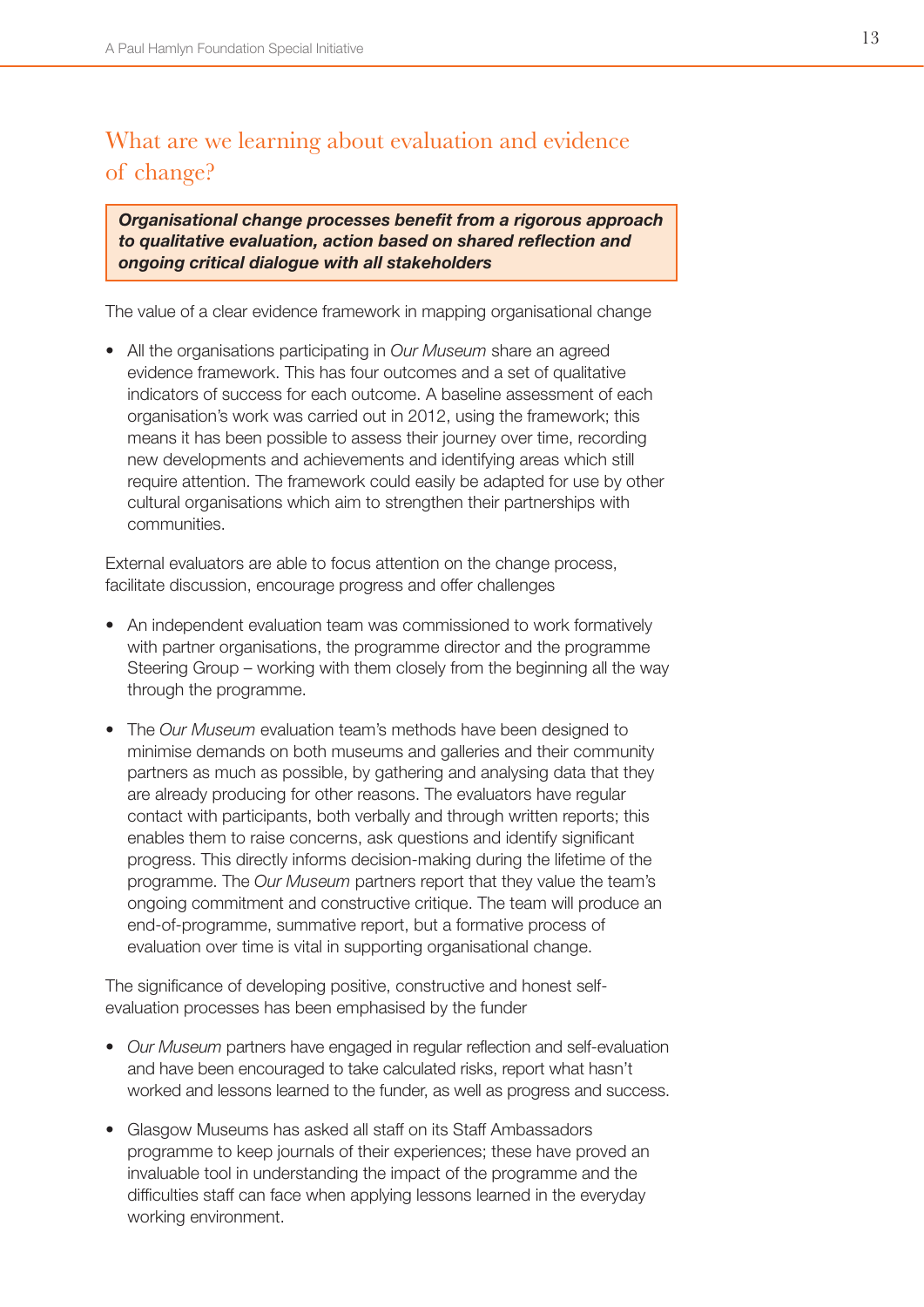- Hackney Museum and Bristol Museums, Galleries and Archives have worked with an external facilitator to reflect, with staff and community partners, on a year's work and to use the reflections to plan for the following year.
- Tyne and Wear Archives and Museums have experimented with Tumblr as a way of using film for joint reflection and to disseminate experiences across the museum and the wider sector.
- National Museum Wales and Glasgow Museums have presented papers about their reflections on *Our Museum* learning at national and international conferences. Although some of the information gathered by the external evaluators or the partner organisations will eventually prove useful for advocacy and PR, this has not been a priority for evaluation.

The *Our Museum* programme has demonstrated that an active critical dialogue between funder and the organisations it funds pays dividends

- The *Our Museum* Steering Group gave robust and detailed feedback to partner organisations at the end of Year 1, with the aim of pushing organisations to achieve the strategic goals they themselves had set. In some cases, continued funding for Years 2 and 3 was made conditional on action in certain areas. This was initially uncomfortable for all concerned, but it led to an increase in frank dialogue and new, shared insights into how progress might be made.
- The *Our Museum* director also meets quarterly with all Lead Contacts from the partner organisations; this has led to increased levels of knowledge sharing and opportunities to discuss challenges and barriers to change in more depth.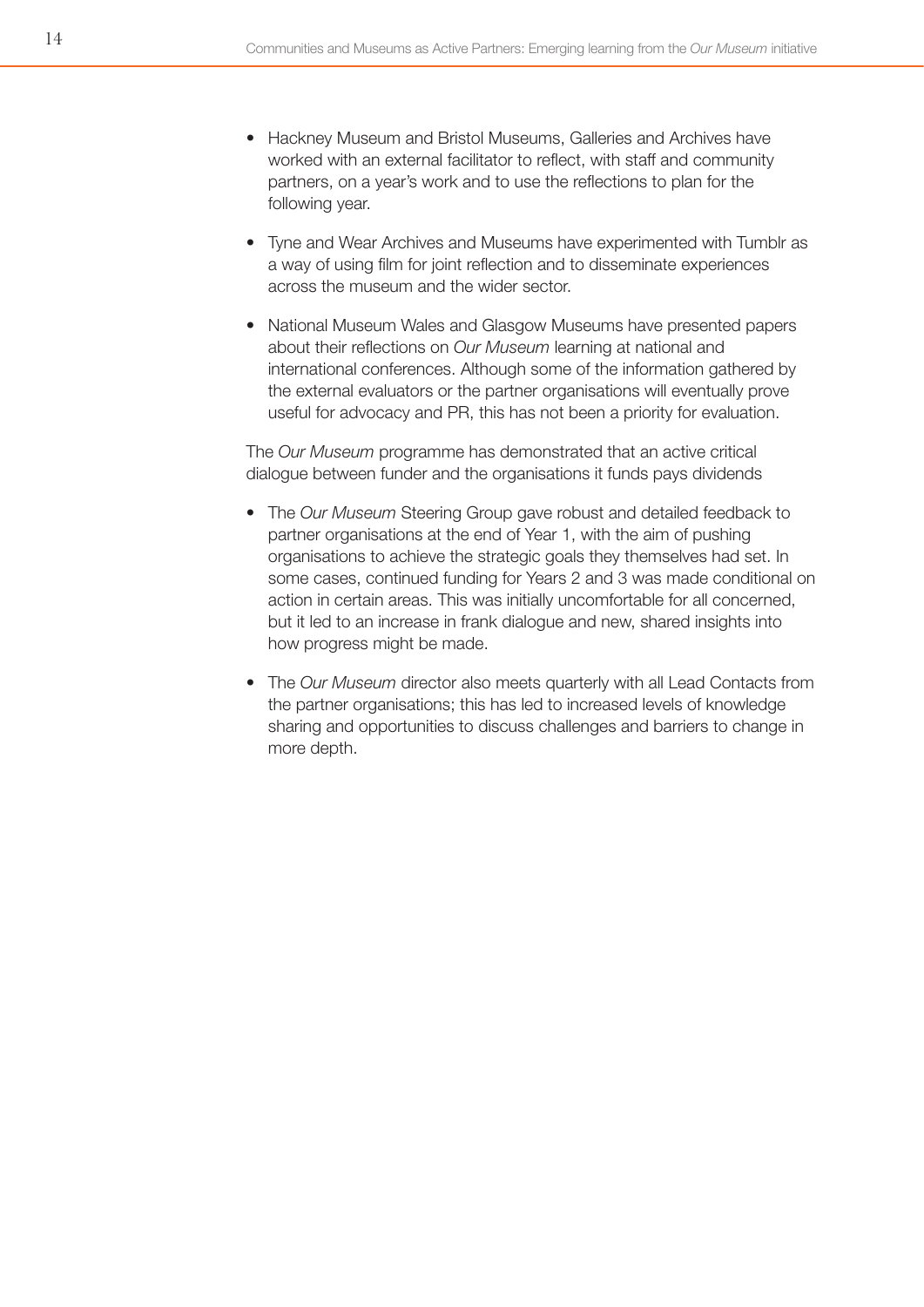# <span id="page-15-0"></span>What are we learning about the importance of an external voice?

*Museums and galleries should involve people from outside their own organisation in open and honest conversations about the process of change underway in their institutions, in order to bring fresh and independent perspectives to bear, to encourage reflection, and to help ensure that difficult issues are addressed and not avoided* 

Working with a critical friend is proving an effective way for *Our Museum*  participants to gain an independent view of the programme and processes underway in their organisations and prompt honest reflection and appraisal

- Most *Our Museum* organisations are working with critical friends: a trusted person outside the museum who takes the time to fully understand the context of the work and the outcomes that the organisation wants to achieve, asks provocative questions, provides additional data, evidence or lessons from elsewhere that give a fresh perspective, and offers a critique of work.
- Each *Our Museum* organisation 'sets the agenda' and chooses how to follow up on conversations. *Our Museum* participants have selected challenging topics to work on with critical friends: for example, at the Museum of East Anglian Life the change implications of co-production of exhibitions with particular communities of interest or geography; and at The Lightbox how best to use their reflections on the learning from the work they are doing together so the organisation can continue to change and embed a different way of working.

Peer learning is an effective method of encouraging the sharing of experience, knowledge, information and learning

- • Members of staff and community partners from *Our Museum* organisations have visited each other, seeing first-hand how others approach similar issues, as well as clarifying where different circumstances demand different approaches. For instance, staff and community partners from Bristol Museums, Galleries and Archives visited National Museum Wales to share experience of recruiting and working with community partners.
- • All community partners and staff from each *Our Museum* organisation attend an annual peer review explicitly focused on reflection with thoughtprovoking presentations by people with particular expertise or experience in community participation: John McGrath, National Theatre of Wales, and Nina Simon, Santa Cruz Museum of Art and History.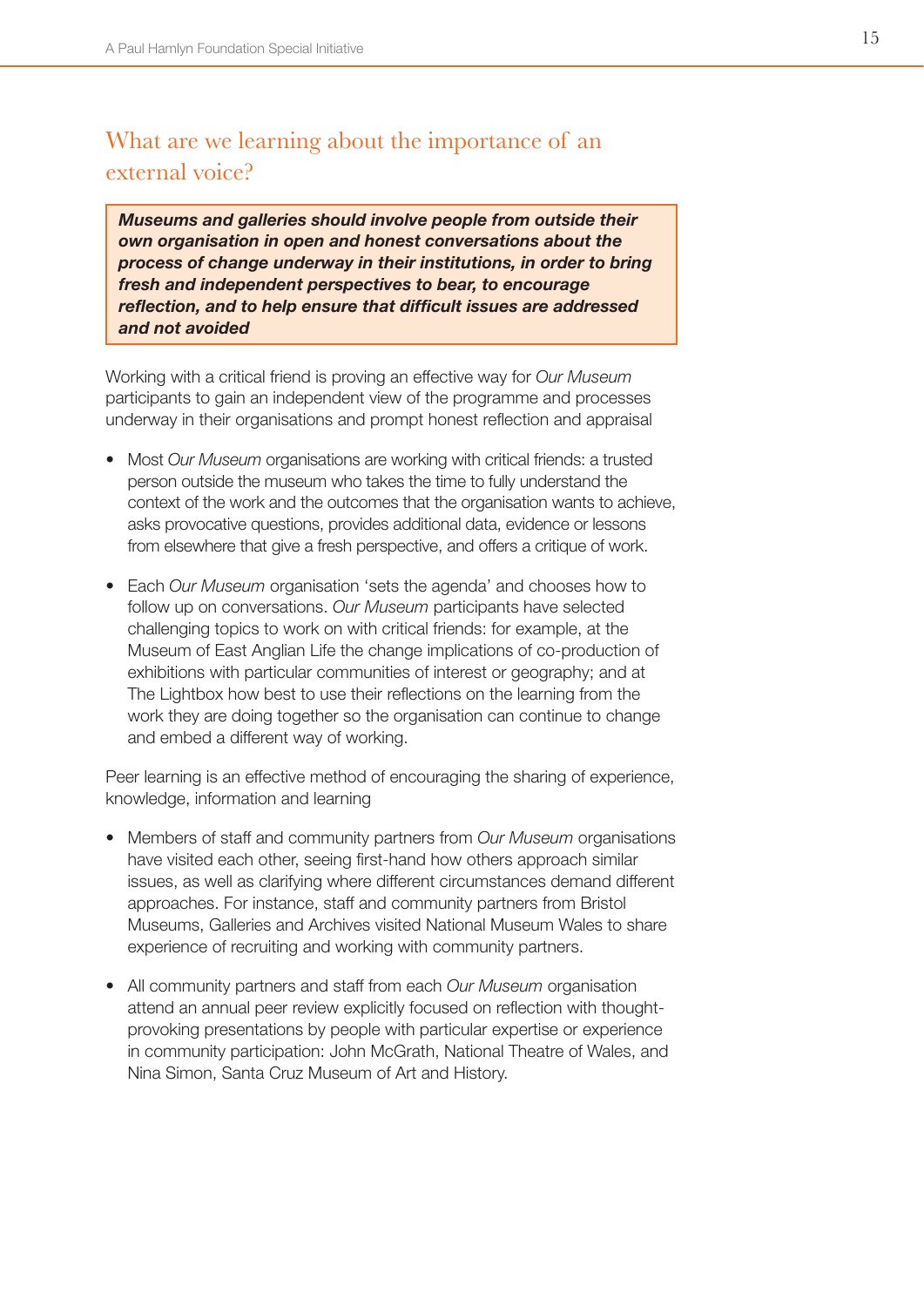<span id="page-16-0"></span>Community partners and staff have benefitted from allocating time for active and regular reflection on what is being learnt

- Hackney Museum has instigated regular reflective sessions for staff to root the needs of the community at the centre of the museum's work, and to plan how to embed this way of working after the *Our Museum* programme ends.
- Staff and community partners at National Museum Wales recognised that project planning and information sharing took up a lot of time at meetings, so they decided reflection should always be the final agenda item, to ensure they regularly reflected together on the meeting and wider programme.

An external independent facilitator can help create a safe space for museum staff and community partners to discuss issues that may be complex, multilayered or contentious.

- Glasgow Museums worked with a facilitator to map the learning from their Staff Ambassadors programme;
- Hackney Museum worked with a facilitator to identify their learning from Year 2 of the programme from a variety of different perspectives
- Tyne and Wear Archives and Museums asked a facilitator to support a management symposium where the potentially conflicting objectives of active community partnership and meeting strict financial targets were openly discussed.

## Afterword

This paper has presented emerging learning about what works and what doesn't in terms of embedding community engagement and participation. These are key issues for individual museums and galleries and directly relevant to the core aims of strategic sectoral organisations and funding bodies. Everything that we are learning through the *Our Museum* programme is, in principle, transferable.

The *Our Museum* programme continues until early 2016 and there is lots more to learn. We hope that this paper marks the start of an ongoing dialogue about how, together, we can make best use of this learning for museums and the wider cultural sector, to make community engagement and participation more effective and sustainable.

Please join our discussion on **www.ourmuseum.org.uk**.